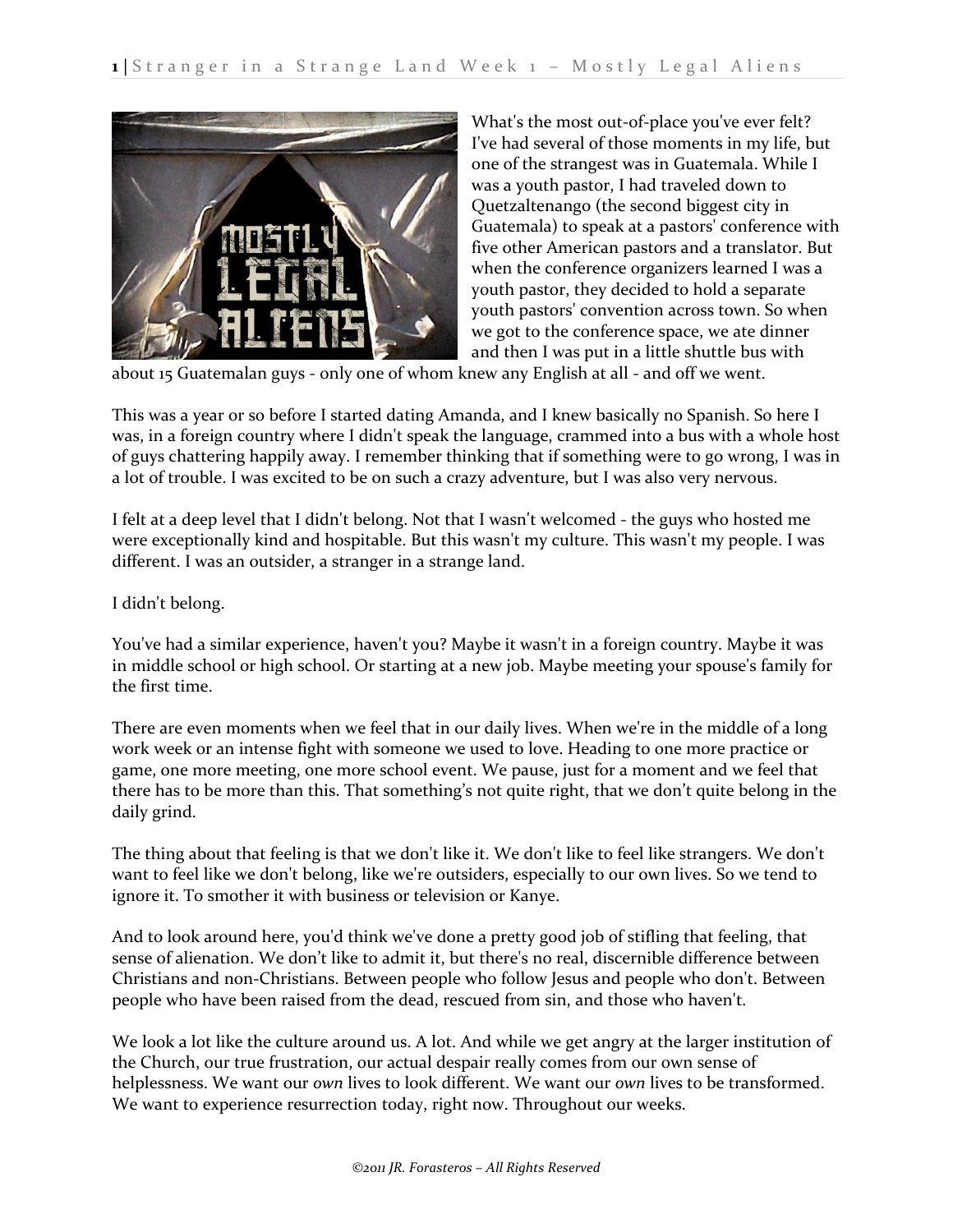And we don't. We fit in. We conform to the rest of the world. We're a group of people raised to new life who still live like we're dead.

That's the kind of Church Peter was writing to. They were struggling to live out their faith as well. They were caught up in the day-to-day grind just like we are.

Listen to how Peter begins his letter:

Peter, an apostle of Jesus Christ, To the exiles of the Dispersion in Pontus, Galatia, Cappadocia, Asia, and Bithynia, who have been chosen and destined by God the Father and sanctified by the Spirit to be obedient to Jesus Christ and to be sprinkled with his blood: May grace and peace be yours in abundance. -- 1 Peter 1:1-2 (NRS)

Typical ancient greeting in a letter - author first, then recipient, then a greeting like "Grace and peace". But notice what Peter calls the Christians he's addressing:

To the Exiles of the Dispersion... chosen and destined by God the Father...

Peter calls us Exiles of the Dispersion. There's so much packed into that little statement, so much that sets up everything else Peter wants to say in the letter, that I want to camp out there today.

We're exiles. We're strangers in this land. According to Peter, this culture we're living in isn't our home. According to Peter, we have been chosen by God, set apart from everyone around us. He said,

## Who have been chosen and destined by God the Father and sanctified by the Spirit to be obedient to Jesus Christ and to be sprinkled with his blood.

Note the trinitarian language there: God the Father chose us. We have been saved by Jesus (sprinkled with his blood is a reference to his sacrifice for us on the Cross) and we are sanctified by the Spirit. The Spirit makes us Holy. We are God's special, chosen people.

To be holy means that we live differently than the culture around us. That the values that shape the world we live in don't shape us. That we are immigrants, exiles. We're strangers… we ought to have that sense of displacement I felt in Guatemala. That sense we get sometimes that we were made for more than this? We *should* feel it. We *should* feel like we don't quite belong here. We belong to a culture, a nation, that has different values than suburban American culture. And we *should* live lives that reflect that.

That's the real problem: We're Exiles, but we don't live like we are. We treat the Kingdom of God like a Mexican restaurant. We here in Suburban America like Mexican food – at least I know I do. Think about the last time you had Mexican. You decided you wanted to go get some tacos or enchiladas so you went to the Mexican Restaurant. The inside of the place was decorated with trappings of Mexican culture. If it was your birthday, you might have had to wear a sombrero. You may even have offered up a "Gracias!" when the amigo or amiga serving you refilled your chips and salsa.

But at no point in this experience of Mexicana did you forget that you're a Suburban American. You didn't suddenly adopt Hispanic culture and values, start spontaneously speaking fluent Spanish. Even if the last time you ate Mexican was at home, you always know that you're a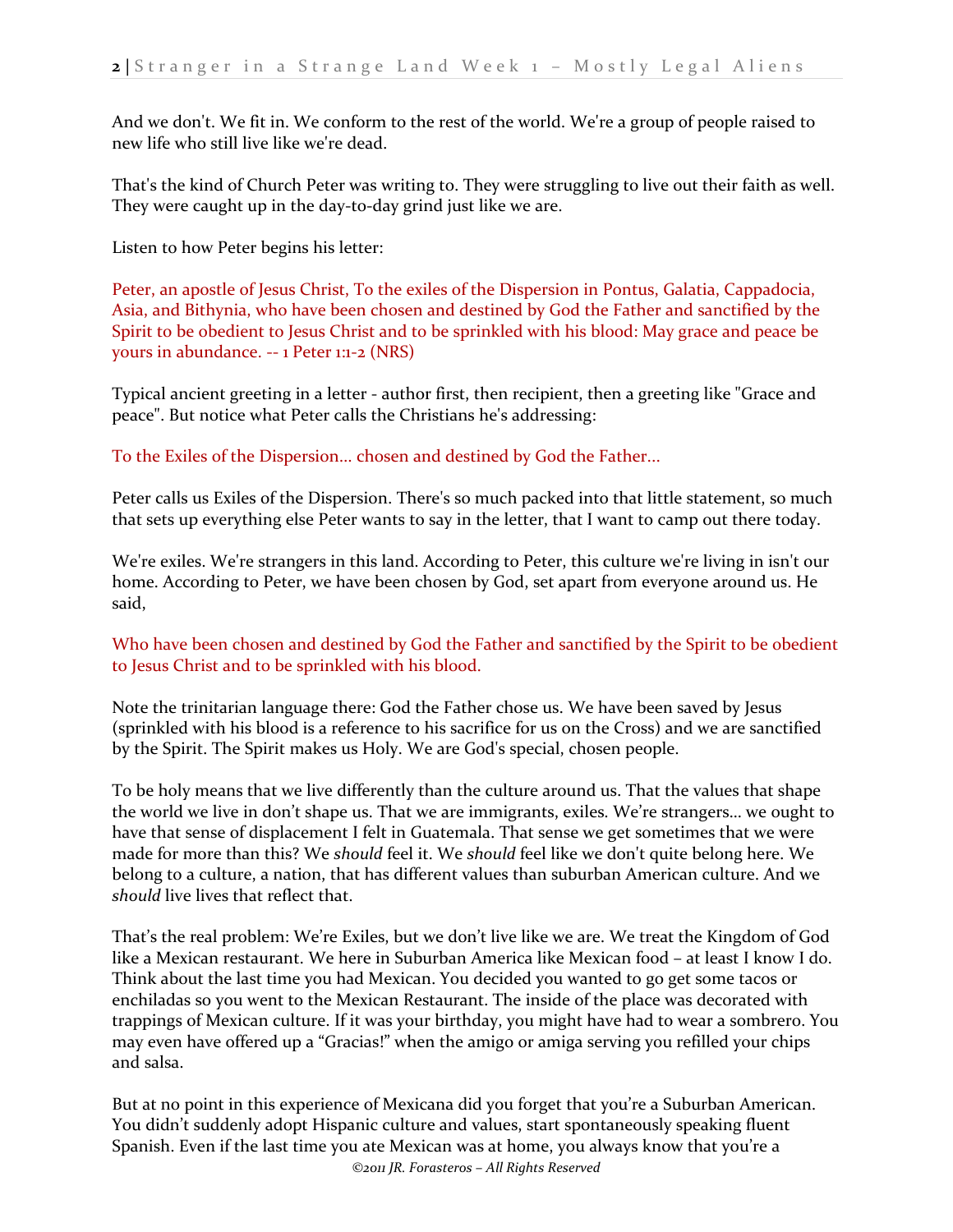Suburban American. That's your culture. If you were to go to Mexico (where they just call Mexican food 'food'), you would feel out of place – just like I did in Guatemala.

When we live as citizens of American culture instead of as Exiles, we treat the Kingdom of God as a foreign country. Church becomes a lot like a trip to the Mexican place down the street. We come together for some Jesus tacos, we participate in the Kingdom of God. We worship, we serve, we do what Christians do. But we can do those things without *becoming* a citizen of the Kingdom of God… just like we can eat Mexican food without being Mexican. Our core identity can still be Suburban American even though we participate from time to time in the Kingdom of God – both here at 1850 N Fairfield and at home. We can continue to be shaped by American Suburban values rather than by the Kingdom of God.

Think about it - when we all gather together, we talk about how our value as people doesn't come from what we produce. We say that having a nice car and a big house don't make you a better person. That our kids need quality time with us way more than they need to be in another sport. That love is about service and self-sacrifice not feelings and fleeting pleasures.

But then we leave here and we fall back into the patterns of American Suburban culture. That culture tells us that we have to work harder so we can have more so our life can matter. That tells us that the Jersey Shore is the epitome of life, as good as it gets. American Suburban culture teaches us to instill that insane, never-good-enough work ethic in our kids. That tells us our beloved exists to make *me* happy.

Isn't that the conflict you feel? That we know when we gather here that Jesus' way is the way to true life. But it's so hard to follow that Way once we leave here, once we enter back into the daily grind. Why is it so hard to be holy? Why is it so hard to live as God's chosen Exiles, instead of as Suburban Americans?



Peter Rollins says that's because we actually have two selves at work in us. The self we bring to worship together is our Conscious Self. It's the Thinking Self, the Self that's easily convinced of the Truth of the Gospel. The Self that knows we're made for more than conforming to the culture around us. The Self that knows we're called to be Exiles. This Self is the mind, it's that conscious part of us, and this is the Self that Churches tend to focus on. We think of Salvation as being

convinced of the right truths, of believing the right stuff.

But we're more than just brains. There's more to us than just a mind. A lot more! In fact, surprisingly, the Conscious Self isn't the Self that controls our actions. Think about how much of what you do in a day isn't really a conscious decision. Choosing what to wear? Maybe. Driving to work or school? We're on autopilot. How much of our daily routine is just that - a routine? How much of what we do follows a script given to us by our employer or family? How much of what we do is checking off a list that's more-or-less predetermined?



Most of what we do isn't actually a choice. It's not that we don't have free will, it's that we choose not to exercise it. We just follow along with... something. A cultural current. A plot that was set for us. And this routine we're all in, that pattern we follow, exists at a much deeper, more basic level than our Conscious mind. We might call that lower, more basic Self that just *does* the Social Self.

*©2011 JR. Forasteros – All Rights Reserved*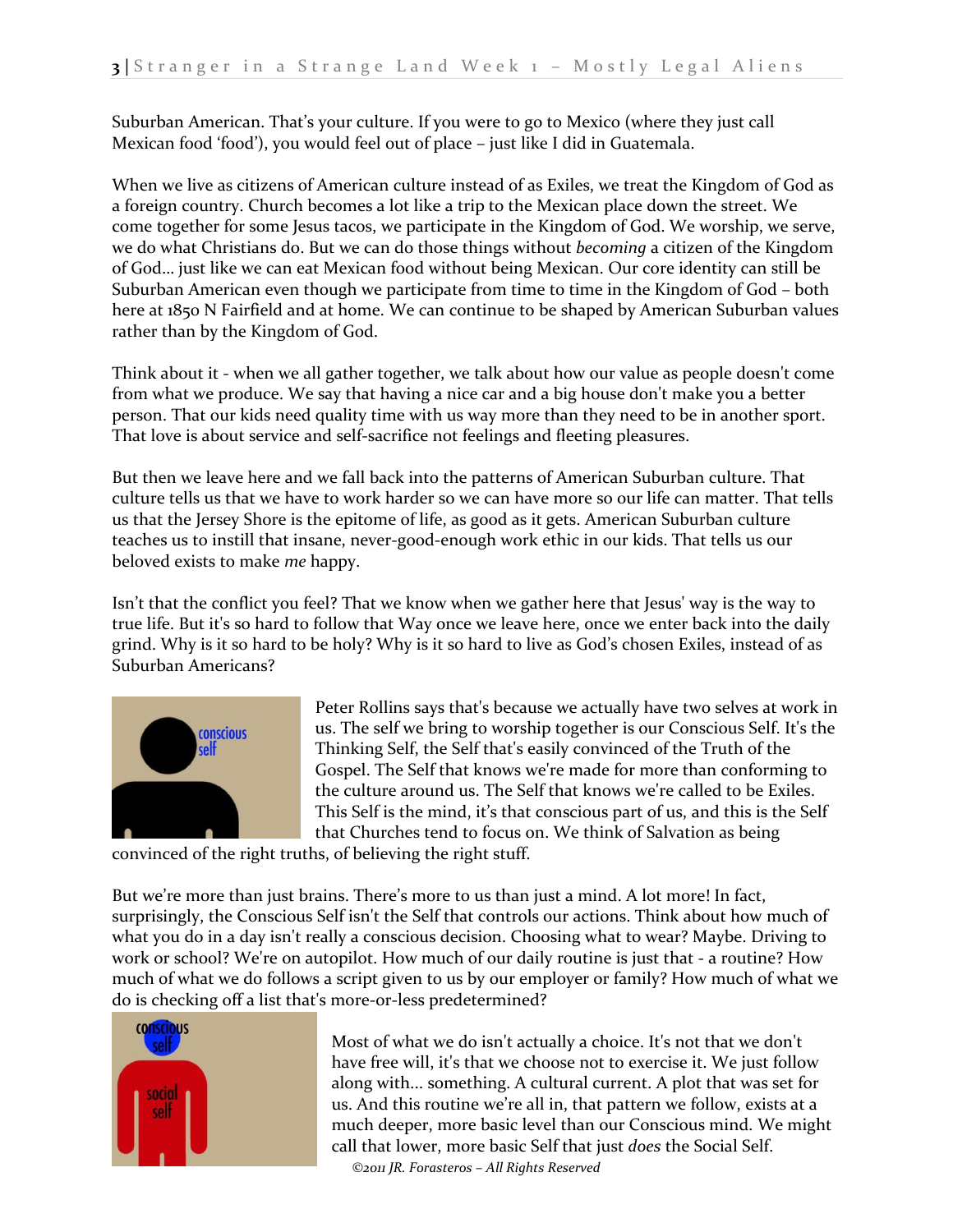So the really important question is, How do we form our Social Self? Because *that's* where we really need to dig in. *That's* the Self we need to transform if we're going to live as Exiles. And that deeper Social Self is formed not by our conscious choices, but by the story we live in. By the culture we live in. We think of ourselves as Suburban Americans because we live in Suburban America. Your Conscious Self might love the idea of Christianity, might be convinced of the Gospel. You might decide you feel like some Mexican food today, but your core is Suburban American.

Everyone knows our Suburban American cultural story, right? We call it the American Dream. You're born into a family, you go to school, you go to college, you get married, "start a family" (which means have kids) and start a career all moreor-less simultaneously, you work hard till you're 60 or so. You buy nicer cars and bigger houses as you go along. You raise your family to be similarly hard workers, then you retire and "enjoy life" with the wealth you've accumulated. Then you die. That's our Suburban American Script. That's the story that's



formed our Social Selves. And it's a story that's different from the Gospel story.

Consider, for instance, what's more important - character, or results? The kind of person you are, or what you accomplish. That's a values question. And Suburban American culture clearly says Results matter most. The Ends justify the Means. Anyone who watches sports knows all that really matters is excellence. Who cares what Michael Vick did? He's putting some great numbers up! What Jim Tressel did wasn't so bad - every coach in the NCAA does it (an argument that doesn't work on the Elementary School playground but seems perfectly acceptable when we need to beat Michigan). It doesn't matter *how* totally self-absorbed and outrageous LeBron James is. When he left Cleveland, you'd have thought the world was ending.

These are our heroes and we wonder why everyone thinks it's okay to lie and cheat to get ahead. We're shocked that our kids take speed pills to study longer, that soccer moms are one of the largest demographics of meth users. We wonder how families that live in communities where the average annual income is \$80,000 are living paycheck-to-paycheck with more credit card debt than they can count. We shouldn't be. That's the ugly other face of the American Dream. The big story we've all been taught to live is all about excelling. The Excellent Person is the one who has the best education and the best job and the best family. No wonder the less charitable call it a rat race.

This Cultural Story - the American Dream - shapes our Social Selves. At a deep, fundamental level, below the level of consciousness, the American Dream tells us how to live. It shapes how we think, what we even think our options are. Think about what you're wearing right now. You decided what to wear this morning out of a wardrobe that you bought because you thought it looked good.

But who taught you what counts as good fashion? Our culture did. What you see on TV, in movies, in magazines. On other people (who are exposed to the same media as you). The media is a huge component of our culture, and a big force in shaping our Social Selves.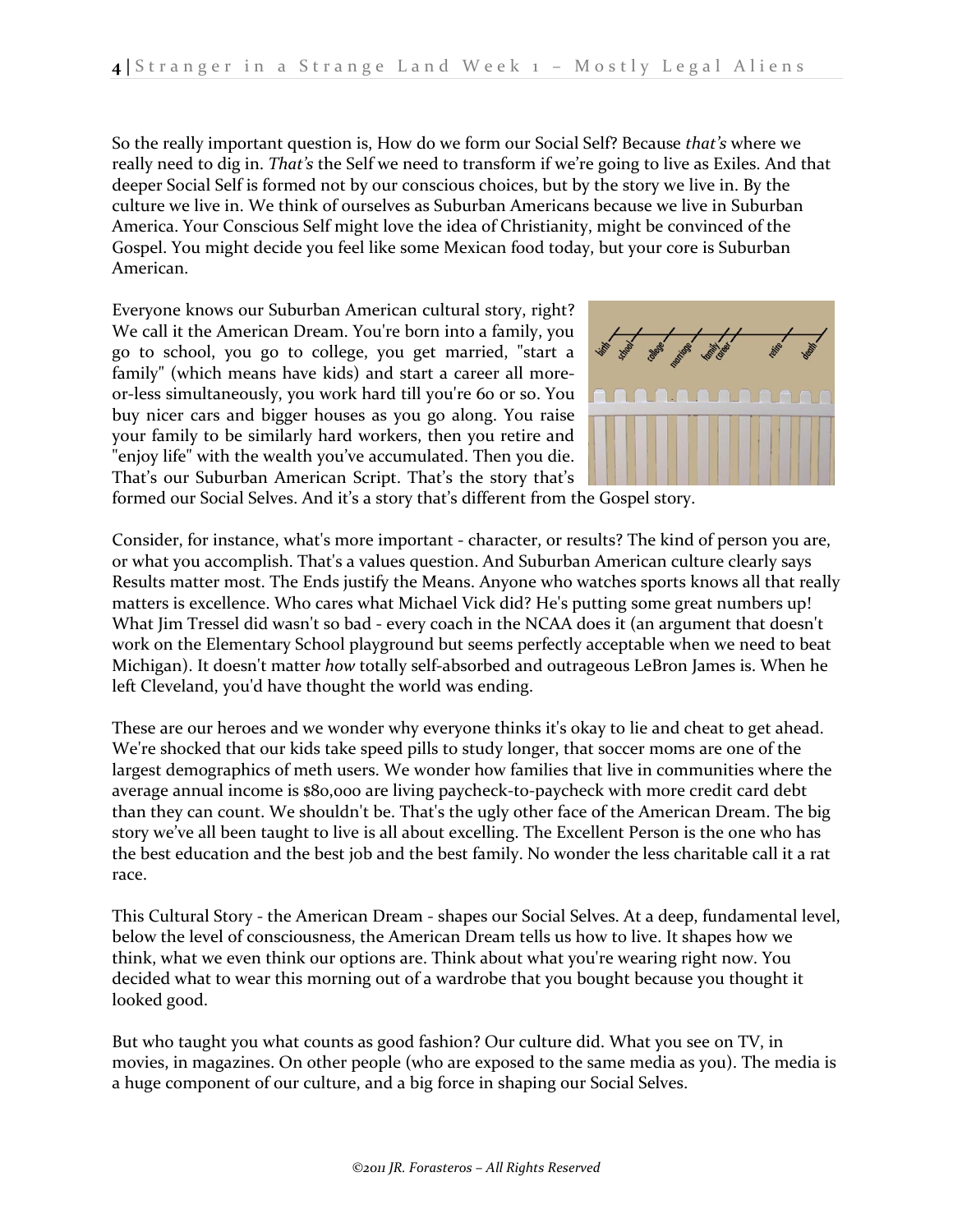

We spend so much time in our culture that we don't even realize how thoroughly it shapes our Social Selves, that base level where our pre-rational decision-making happens. The Social Self is where we make our home, were we belong. It's where we feel comfortable, safe. It's like the field where all our thoughts play. It determines the boundaries of our thought lives. It determines the shape our lives will take. And as long as that Social Self is shaped by Suburban America (or any other culture, for that matter), the

Kingdom of God will always feel like the Mexican Restaurant. It won't be home. It won't be what shapes us.

We don't have to have it backwards. We can flip it. We can be transformed, our Social Selves can be renewed. We can be shaped mainly by God's values, God's story. The story of the Gospel, the story of God working to rescue, resurrect and restore a broken world. In that story, the people of God – you and me – are Exiles in the midst of our culture. We've been selected, chosen by God to be agents of restoration in the midst of brokenness.



When we're shaped by God's story, we know that

wherever we live, it's not our home. Our home is with God, in the restored, renewed creation. So we live as exiles, strangers in a foreign land. Mostly legal aliens. We know that this culture is not ours. Its values are not our values. That we are to be shaped by a different culture - Jesus' good news, the transforming, life-giving Gospel. So which values will shape us? Which story – the American Dream or the Gospel of Jesus?

Imagine your life characterized by generosity, by simplicity. Imagine a life where you didn't get your value from how much you got done in a day, or the clothes you wear or the car you drive or the size of your house or bank account.

That life is possible. We can live as Exiles. God wants to transform more than just our minds. God wants to give us new Social Selves, the deepest core of who we are. God takes what's been shaped by the American Dream and begins to reform it. To make it holy. To make it Jesus-shaped. That's what we mean when we talk about conversion. We're changed from one culture to another. We're transplanted from one home to another without ever even going anywhere.

We. Are. Exiles. This is not our home. And it's time to start acting like it. That's what Peter tells us. He spends several verses talking about the power of God's transformation, the salvation that God is working in us. And then he says,

So think clearly and exercise self-control. Look forward to the gracious salvation that will come to you when Jesus Christ is revealed to the world. So you must live as God's obedient children. Don't slip back into your old ways of living to satisfy your own desires. You didn't know any better then. But now you must be holy in everything you do, just as God who chose you is holy." -- 1 Peter 1:13-15 (NLT)

Holiness isn't just about what we believe. It's about how we *live*. Because we've been rescued, because we've been transformed, we *ought* to look different. And Peter tells us to take some steps to order our lives. Spiritual Practices are the path to further transformation. We can actually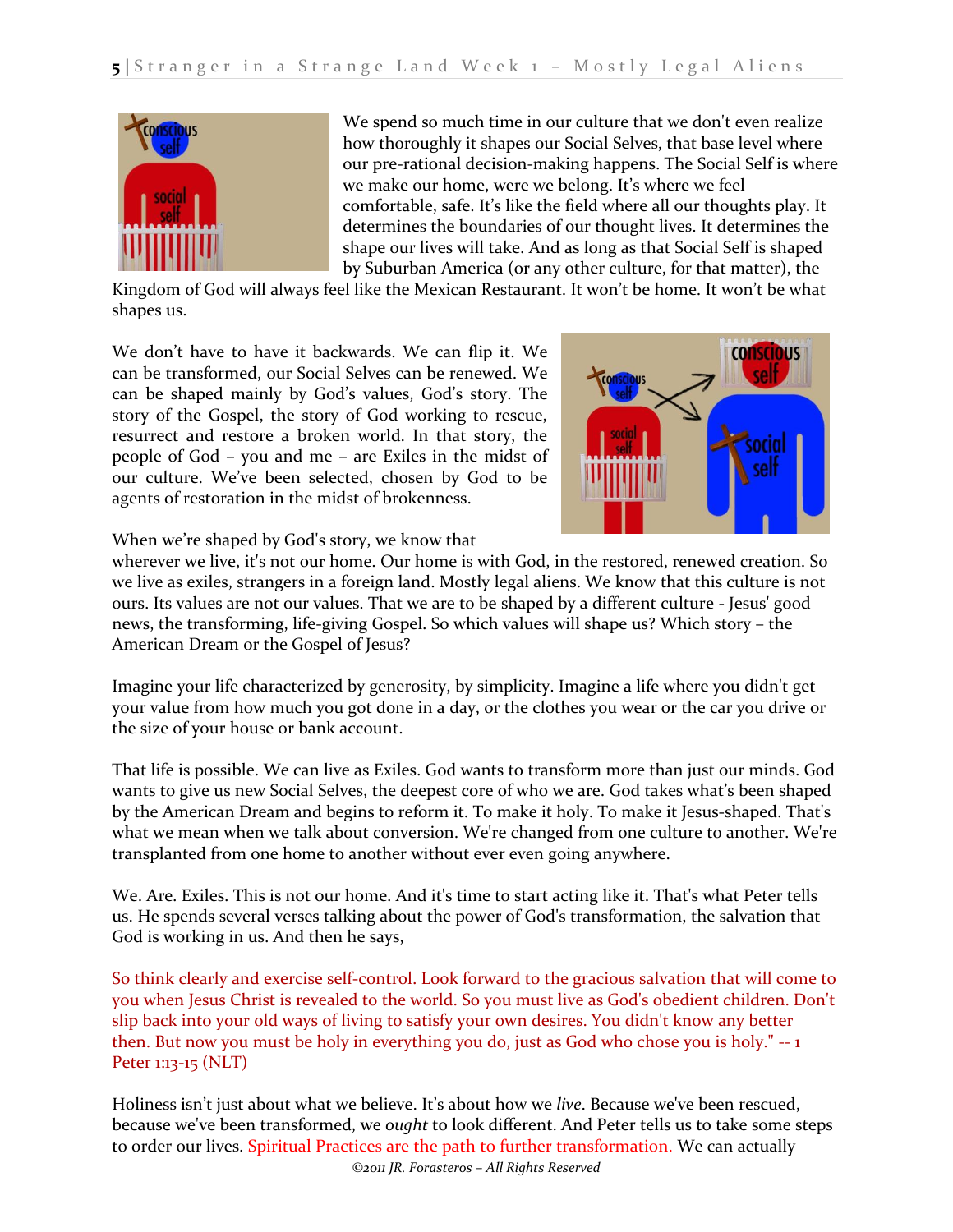create environments in which the culture's influence over our Social Self is less than the Gospel's. Because that's what we want. We want the Gospel to be what shapes our Social Self.

Once we know that the American Dream and the Gospel of Jesus are two different stories that want to shape us, we can choose to order our lives so that the Gospel is more able to shape us. That's the purpose of what we call Spiritual Disciplines or Spiritual Practices.

My mom always used to say, "Garbage in, garbage out." That means that whatever you put into your life is what you'll get out of it. What you spend most of your time on is what will shape your Social Self. If you consume Sports and magazines and Twilight and Reality Television more than you practice the way of Jesus, guess what?

I know some of you are on the edge of your seat, ready to run for the door. You're thinking, Wow, JR. is telling us to hate pop culture, become monks and never do anything but read the Bible and pray!

I want to be clear about something here. That's not what I'm saying *at all*. I am not saying you can't ever go out to eat at the American restaurant. I'm not saying that everything about American culture is bad. That we should burn all our secular books and toss all our secular music and deactivate our Facebook accounts and only shop at Christian stores. If you know me at all, you know I consume a huge amount of pop culture. I *love* pop culture. Just like I love Chinese food and Mexican food and all sorts of other stuff.

It's okay to engage in American Suburban culture. We *should*. Our life as Exiles is not supposed to be belligerent. To live as an Exile is a lot more complicated than just tossing everything out. We are called to walk a fine middle ground between conformity and belligerence. I want to offer you a couple of images that stand at opposite poles of this dilemma: a tea kettle and little old ladies from Michigan.

The tea kettle is those Christians who are so conformed to the culture around them that there's no discernible difference between them and everyone else. There's a tension we feel when we've been changed but don't live like it. That sense of alienation we talked about before - that deep knowledge that we don't belong here, that this is not our home. That feeling we want to ignore. It's a pressure that builds up inside us.

Much like a tea kettle  $[graphic]$  - as the water heats, it begins to steam, and pressure builds inside the kettle. You know the water's ready when the kettle whistles, but what's actually happening is that the pressure's gotten so strong inside the kettle that it forces its way through the hole in the spout, causing a whistling sound. If the hole wasn't there, the kettle would explode.

For those of us who want to conform to the culture, Church can be our release valve. So can the Spiritual practices like reading the Bible or prayer or giving. We can do those things to relieve the pressure we feel from the conflict our way of living is producing. As long as I go to Church on Sunday, or read my Bible in the morning, or pray or give some money, I can go on doing whatever I want the rest of the time. I can live like an American instead of like a Christian.

Are you a Tea-Kettle Christian? Maybe not. Maybe you're on the other extreme. Maybe you're a little old lady from Michigan.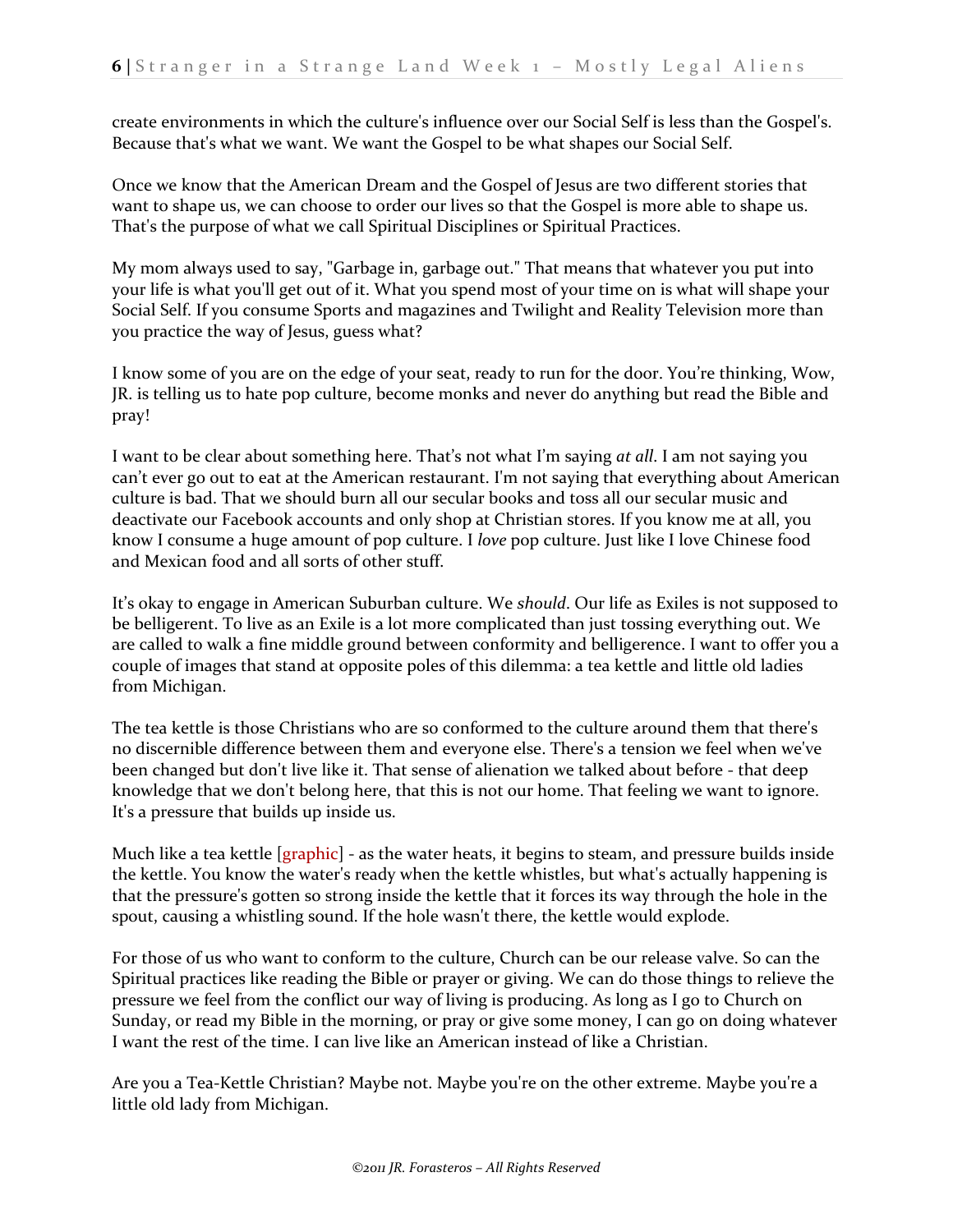The summer after I graduated from High School, I got to go to Germany for about a month. And during the last week of our trip, our little group hooked up with a larger Student Tour that went around Switzerland, Austria, Italy and German. But the other people on the tour were three siblings who counted as the students and about 8 little old ladies from Michigan who were their chaperones. These little old ladies were the quintessential rude, loud American tourists. At every stop they wondered loudly why no one spoke English and tried the saying-it-louder-and-slowerautomatically-translates-what-I'm-saying approach to communicating. There was never a moment's doubt for anyone, anywhere we went, that these women were American. [graphic]

Some of us are like that. We realize that we're Exiles, and we rub it in the culture's face. We flaunt our holiness like it's a badge that makes us better than them. We use our spiritual practices as weapons, bludgeoning people with how much Scripture we've memorized or how often we pray. Our Church attendance or the size of our tithe.

And that's really no better than being a Tea-Kettle Christian.

To live as an Exile is not to live either as a Tea-Kettle Christian or as a Little Old Michigan Lady. To live as an Exile is to love the culture you're in, but to remember that it's not your home. To appreciate the good that this culture has to offer, but to remember that it does not have the final claim on us.

This is not our home. And we need to act like it.

What does that look like for you? What does a holy life, shaped by the Gospel look like in your neighborhood? At your school? At your job? I wish I could tell you. I wish I could hand you a rulebook that spelled it all out. But I can't. There is no magic pill that will make you live like an Exile. I cannot do anything to convince you that this is not your home. What an Exile's life looks like for you and your family is something you need to take up with God.

But let me offer you a couple of closing thoughts about what Peter calls us: we are the Exiles of the Dispersion... chosen and destined by God the Father...

It's God who makes you holy. All those Spiritual practices don't make you holy (that's what the Michigan Ladies think - that automatically they are holy because of what they do. That's legalism). Following the way of Jesus, ordering your life after his Gospel pattern only leads you to a place where you encounter God. It's ultimately God who changes you, the Spirit who sanctifies you. The Son who saves you.

And God calls us chosen Exiles to be the Dispersion right where we are. The Dispersion is a name the Jewish people gave themselves when Babylon conquered them and dispersed them among the nations of the world. The name literally means 'to scatter seed'. And just like the parable of the sower we heard a few weeks ago, the image is that God has scattered his people among the nations and communities of the world. He chose us, and we are exiles, strangers, aliens living in foreign cultures. But we are to be the Dispersion, the Scattered Seed. We are in Exile, longing for Home, and in that longing we are to invite our communities with us. We are to be a Gospel plant growing up among the weeds of our culture, serving as God's agents of transformation wherever we've been planted.

*©2011 JR. Forasteros – All Rights Reserved* We are the Beavercreek Church of the Nazarene. We have been rescued from death, transformed and reborn. And now we are strangers in Beavercreek, OH. This is not our home. Dayton is not